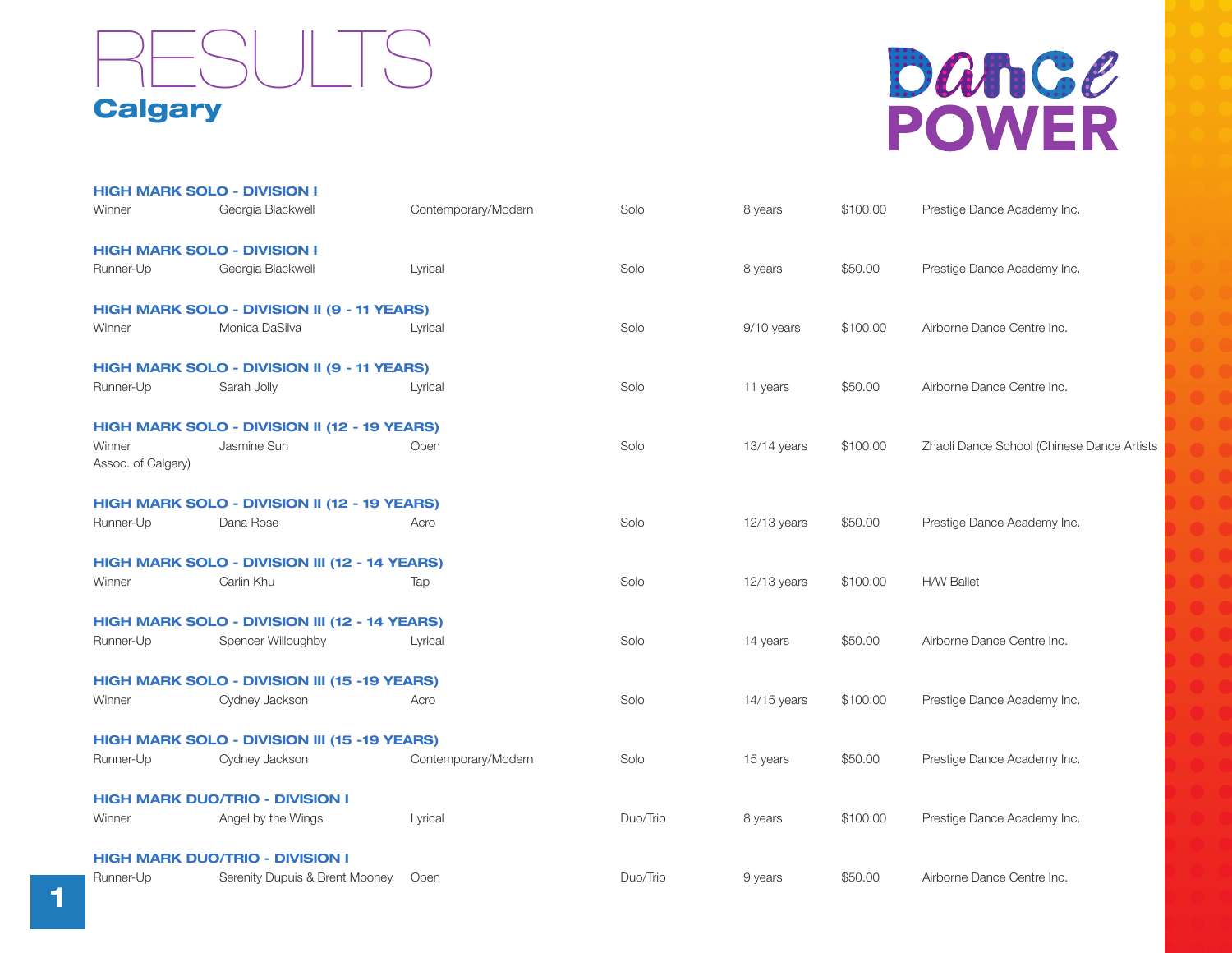### **Calgary** RESULTS



|                                         | <b>HIGH MARK SMALL GROUP - DIVISION I</b>           |          |             |               |          |                                        |
|-----------------------------------------|-----------------------------------------------------|----------|-------------|---------------|----------|----------------------------------------|
| Winner                                  | Funk and Roll                                       | Tap      | Small Group | 7/8 years     | \$100.00 | Prestige Dance Academy Inc.            |
|                                         | <b>HIGH MARK SMALL GROUP - DIVISION I</b>           |          |             |               |          |                                        |
| Runner-Up                               | Rock n' Roll                                        | Jazz     | Small Group | 8/9 years     | \$50.00  | Prestige Dance Academy Inc.            |
|                                         | <b>HIGH MARK LARGE GROUP/LINE - DIVISION I</b>      |          |             |               |          |                                        |
| Winner                                  | The Domino Effect                                   | Acro     | Line        | 9 years       | \$150.00 | Prestige Dance Academy Inc.            |
|                                         | <b>HIGH MARK LARGE GROUP/LINE - DIVISION I</b>      |          |             |               |          |                                        |
| Runner-Up                               | Somebody                                            | Lyrical  | Large Group | 8 years       | \$50.00  | Prestige Dance Academy Inc.            |
|                                         | HIGH MARK DUO/TRIO - DIVISION II (9 - 11 YEARS)     |          |             |               |          |                                        |
| Winner                                  | Claire Weisgerber & Sydney Slauko Acro              |          | Duo/Trio    | 11 years      | \$100.00 | Prestige Dance Academy Inc.            |
|                                         | HIGH MARK DUO/TRIO - DIVISION II (9 - 11 YEARS)     |          |             |               |          |                                        |
| Runner-Up                               | Weightless                                          | Lyrical  | Duo/Trio    | $10/11$ years | \$50.00  | Airborne Dance Centre Inc.             |
|                                         | HIGH MARK DUO/TRIO - DIVISION II (12 - 19 YEARS)    |          |             |               |          |                                        |
| Winner                                  | Brooke Burkevitch & Raymond Lamoureux               |          | Open Adagio | Duo/Trio      | 12 years | Airborne Dance Centre Inc.<br>\$100.00 |
|                                         | HIGH MARK DUO/TRIO - DIVISION II (12 - 19 YEARS)    |          |             |               |          |                                        |
| Runner-Up<br>Artists Assoc. of Calgary) | Jasmine Sun & Jennifer Zhang                        | National | Duo/Trio    | 13 years      | \$50.00  | Zhaoli Dance School (Chinese Dance     |
|                                         | HIGH MARK SMALL GROUP - DIVISION II (9 - 11 YEARS)  |          |             |               |          |                                        |
| Winner                                  | Dear Evan Hansen                                    | Lyrical  | Small Group | 11 years      | \$150.00 | Prestige Dance Academy Inc.            |
|                                         | HIGH MARK SMALL GROUP - DIVISION II (9 - 11 YEARS)  |          |             |               |          |                                        |
| Runner-Up                               | Do You Love Me?                                     | Open     | Small Group | 11 years      | \$75.00  | Airborne Dance Centre Inc.             |
|                                         | HIGH MARK SMALL GROUP - DIVISION II (12 - 19 YEARS) |          |             |               |          |                                        |
| Winner                                  | Barbershop Q                                        | Tap      | Small Group | $12/13$ years | \$150.00 | Pure Motion Dance Co                   |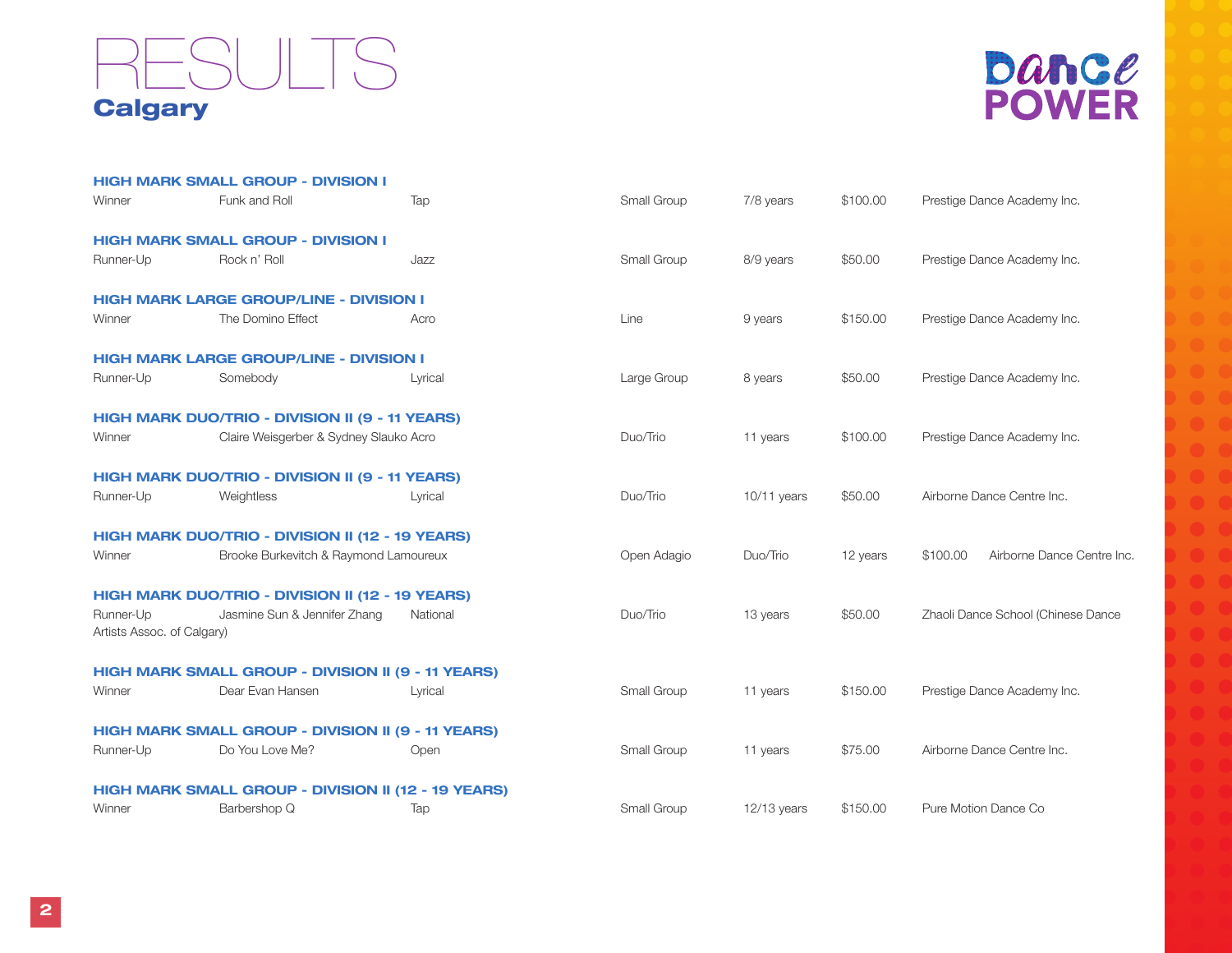### **Calgary ESULTS**



|           | HIGH MARK SMALL GROUP - DIVISION II (12 - 19 YEARS)             |                     |             |             |          |                             |
|-----------|-----------------------------------------------------------------|---------------------|-------------|-------------|----------|-----------------------------|
| Runner-Up | <b>Break the Rules</b>                                          | Jazz                | Small Group | 12 years    | \$75.00  | Airborne Dance Centre Inc.  |
|           | HIGH MARK LARGE GROUP/LINE - DIVISION II (9 - 11 YEARS)         |                     |             |             |          |                             |
| Winner    | Kids Wanna Rock                                                 | Tap                 | Large Group | 10/11 years | \$200.00 | Pure Motion Dance Co        |
|           | HIGH MARK LARGE GROUP/LINE - DIVISION II (9 - 11 YEARS)         |                     |             |             |          |                             |
| Runner-Up | You Are Loved                                                   | Lyrical             | Line        | 10 years    | \$75.00  | Prestige Dance Academy Inc. |
|           | HIGH MARK LARGE GROUP/LINE - DIVISION II (12 - 19 YEARS)        |                     |             |             |          |                             |
| Winner    | Orphans                                                         | Lyrical             | Large Group | 12 years    | \$200.00 | Airborne Dance Centre Inc.  |
|           | <b>HIGH MARK LARGE GROUP/LINE - DIVISION II (12 - 19 YEARS)</b> |                     |             |             |          |                             |
| Runner-Up | Infamous                                                        | Hip-Hop             | Line        | 12 years    | \$75.00  | Airborne Dance Centre Inc.  |
|           | HIGH MARK DUO/TRIO - DIVISION III (12 - 14 YEARS)               |                     |             |             |          |                             |
| Winner    | In Here Lyrical                                                 | Duo/Trio            | 14 years    | \$100.00    |          | Airborne Dance Centre Inc.  |
|           | HIGH MARK DUO/TRIO - DIVISION III (12 - 14 YEARS)               |                     |             |             |          |                             |
| Runner-Up | Harlee Crisp & Dana Rose                                        | Acro                | Duo/Trio    | 13 years    | \$50.00  | Prestige Dance Academy Inc. |
|           | HIGH MARK DUO/TRIO - DIVISION III (15 -19 YEARS)                |                     |             |             |          |                             |
| Winner    | Emily Boorman & Shianne Elliot                                  | Contemporary/Modern | Duo/Trio    | 17 years    | \$100.00 | Airborne Dance Centre Inc.  |
|           | HIGH MARK DUO/TRIO - DIVISION III (15 -19 YEARS)                |                     |             |             |          |                             |
| Runner-Up | It's a Look                                                     | Jazz                | Duo/Trio    | 16 years    | \$50.00  | Prestige Dance Academy Inc. |
|           | HIGH MARK SMALL GROUP - DIVISION III (12 - 14 YEARS)            |                     |             |             |          |                             |
| Winner    | The 7 Stages of Grief                                           | Acro                | Small Group | 14 years    | \$200.00 | Prestige Dance Academy Inc. |
|           | HIGH MARK SMALL GROUP - DIVISION III (12 - 14 YEARS)            |                     |             |             |          |                             |
| Runner-Up | Newton's Cradle                                                 | Acro                | Small Group | 12/13 years | \$100.00 | Prestige Dance Academy Inc. |
|           | HIGH MARK SMALL GROUP - DIVISION III (15 -19 YEARS)             |                     |             |             |          |                             |
| Winner    | All Life is a Rhythm                                            | Contemporary/Modern | Small Group | 15 years    | \$200.00 | Prestige Dance Academy Inc. |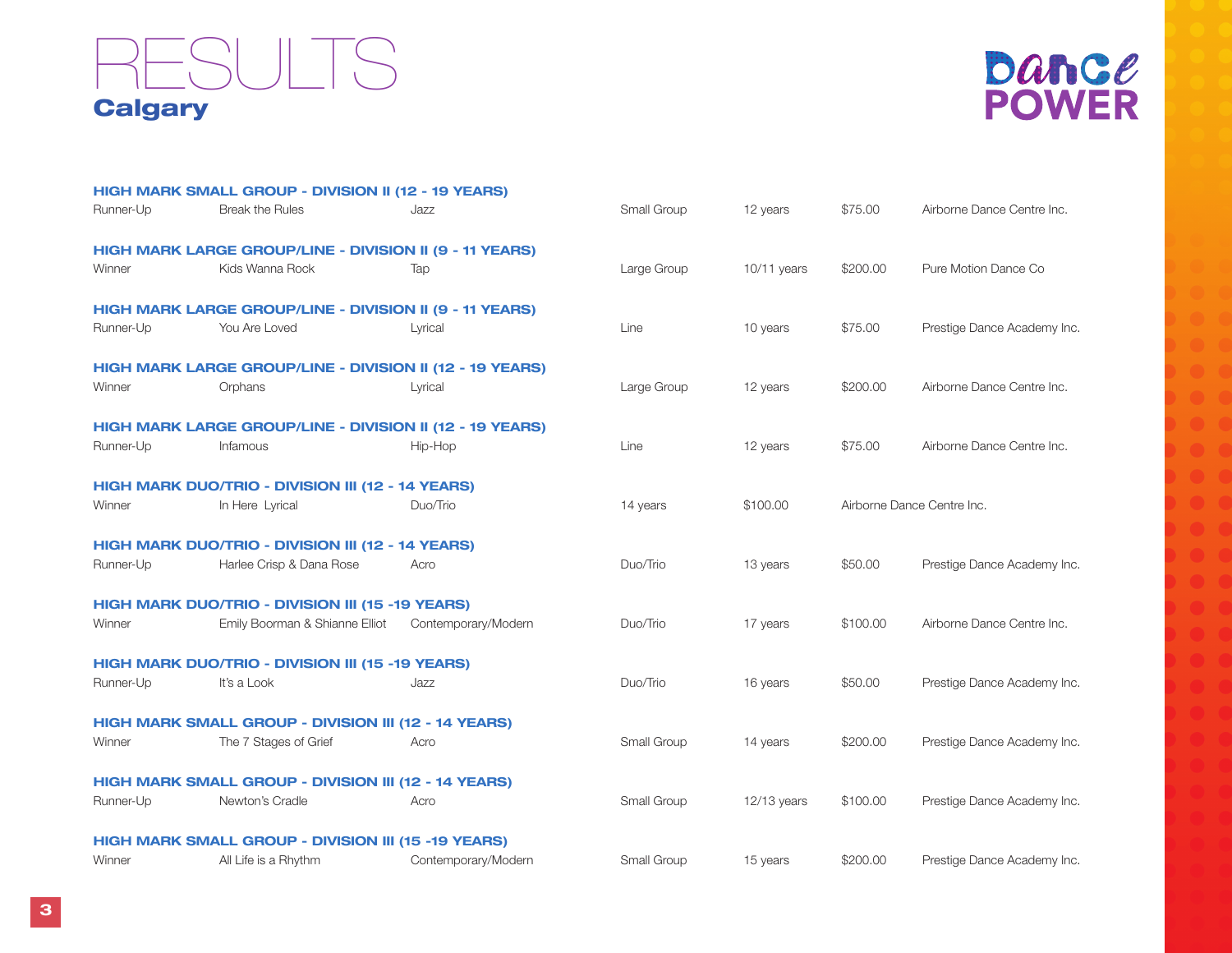### **Calgary ESULTS**



|                               | <b>HIGH MARK SMALL GROUP - DIVISION III (15 -19 YEARS)</b>       |                            |             |               |          |                             |
|-------------------------------|------------------------------------------------------------------|----------------------------|-------------|---------------|----------|-----------------------------|
| Runner-Up                     | Storm Tap                                                        | Small Group                | 16/17 years | \$100.00      |          | Airborne Dance Centre Inc.  |
|                               | HIGH MARK LARGE GROUP/LINE - DIVISION III (12 - 14 YEARS)        |                            |             |               |          |                             |
| Winner                        | The Cave                                                         | Contemporary/Modern        | Large Group | 14 years      | \$250.00 | Prestige Dance Academy Inc. |
|                               | <b>HIGH MARK LARGE GROUP/LINE - DIVISION III (12 - 14 YEARS)</b> |                            |             |               |          |                             |
| Runner-Up                     | What Binds Us                                                    | Contemporary/Modern        | Line        | 14 years      | \$100.00 | Prestige Dance Academy Inc. |
|                               | HIGH MARK LARGE GROUP/LINE - DIVISION III (15 -19 YEARS)         |                            |             |               |          |                             |
| Winner                        | Bang Bang                                                        | Jazz                       | Line        | 16 years      | \$250.00 | Airborne Dance Centre Inc.  |
|                               | HIGH MARK LARGE GROUP/LINE - DIVISION III (15 -19 YEARS)         |                            |             |               |          |                             |
| Runner-Up                     | Energy Open                                                      | Large Group                | 17 years    | \$100.00      |          | Airborne Dance Centre Inc.  |
|                               | <b>HIGH MARK TRIPLE THREAT POWER SOLO (12 - 14 YEARS)</b>        |                            |             |               |          |                             |
| Winner                        | Brianne Viznaugh                                                 | <b>Triple Threat Power</b> | Solo        | 12 - 14 years | \$100.00 | Prestige Dance Academy Inc. |
|                               | <b>HIGH MARK TRIPLE THREAT POWER SOLO (15 - 19 YEARS)</b>        |                            |             |               |          |                             |
| Winner                        | Cydney Jackson                                                   | <b>Triple Threat Power</b> | Solo        | 15 - 19 years | \$100.00 | Prestige Dance Academy Inc. |
|                               | <b>HIGH MARK STUDENT CHOREOGRAPHY SOLO (12 - 14 YEARS)</b>       |                            |             |               |          |                             |
| Winner                        | Carlin Khu                                                       | Student Choreography       | Solo        | 12 - 19 years | \$100.00 | <b>H/W Ballet</b>           |
| <b>JUDGE'S CHOICE TAP</b>     |                                                                  |                            |             |               |          |                             |
|                               | Barbershop Q                                                     | Tap                        | Small Group | $12/13$ years | \$100.00 | Pure Motion Dance Co        |
| <b>JUDGE'S CHOICE JAZZ</b>    |                                                                  |                            |             |               |          |                             |
|                               | <b>Bang Bang</b>                                                 | Jazz                       | Line        | 16 years      | \$100.00 | Airborne Dance Centre Inc.  |
| <b>JUDGE'S CHOICE BALLET</b>  |                                                                  |                            |             |               |          |                             |
|                               | All Life is a Rhythm                                             | Contemporary/Modern        | Small Group | 15 years      | \$100.00 | Prestige Dance Academy Inc. |
| <b>OVERALL JUDGE'S CHOICE</b> |                                                                  |                            |             |               |          |                             |
|                               | The Cave                                                         | Contemporary/Modern        | Large Group | 14 years      | \$300.00 | Prestige Dance Academy Inc. |